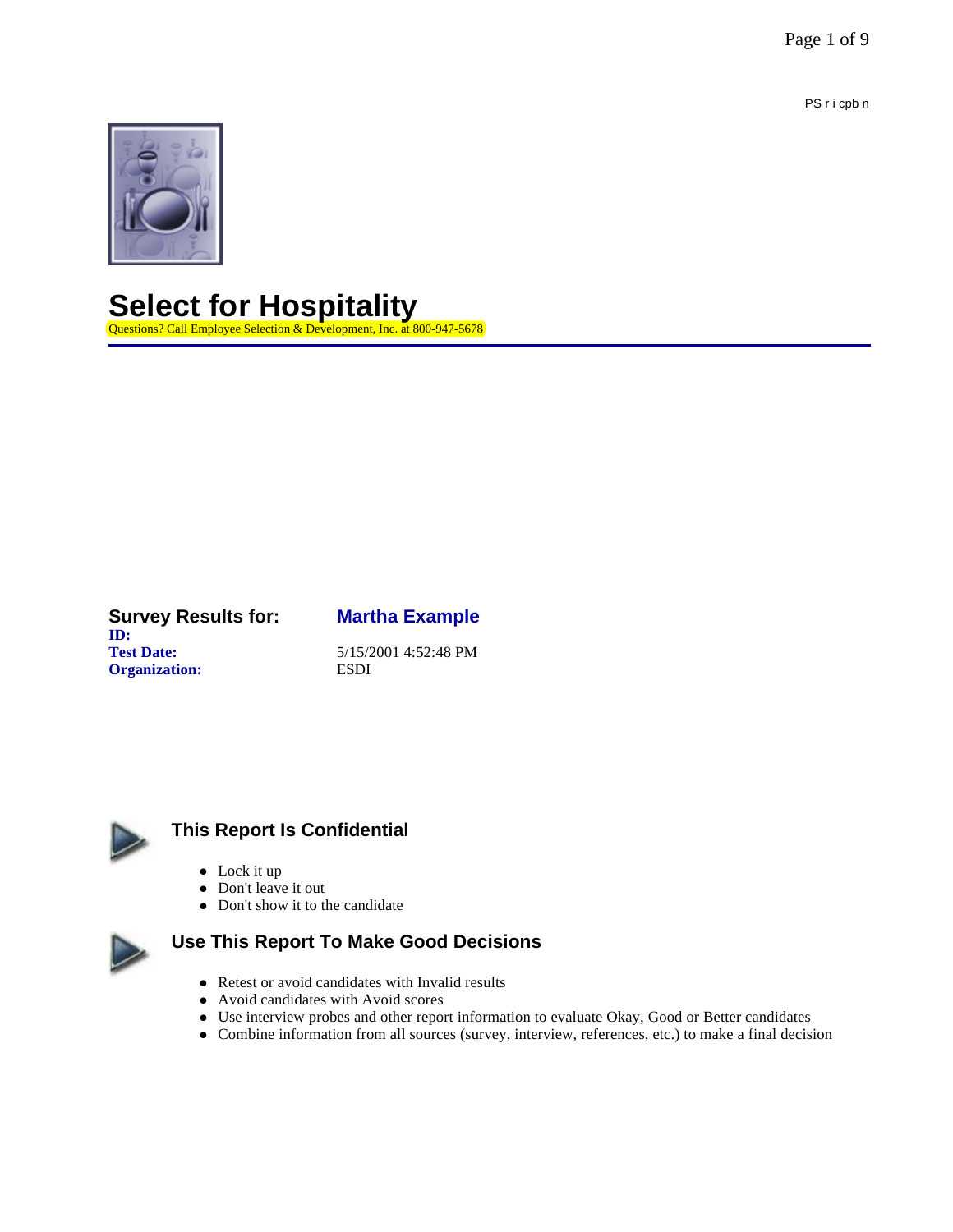

### **Random Response:**

A check for random responding. If Invalid, the candidate could not or did not read the test well enough to avoid responding randomly, and these results should not be used.

| Random Response:   Valid   Invalid |  |
|------------------------------------|--|
|                                    |  |

### **Integrity Index:**

A measure of the candidate's attitudes about personal integrity and work ethic.

|              | Avoid   | Okay     | Good      |
|--------------|---------|----------|-----------|
| Score:<br>13 |         |          |           |
|              | $0 - 8$ | $9 - 11$ | $12 - 13$ |

### **Performance Index:**

A measure of the traits associated with successful performance in this job.

|              | Avoid    | Okay      | <b>Better</b> |
|--------------|----------|-----------|---------------|
| Score:<br>23 |          |           |               |
|              | $0 - 15$ | $16 - 22$ | $23 - 40$     |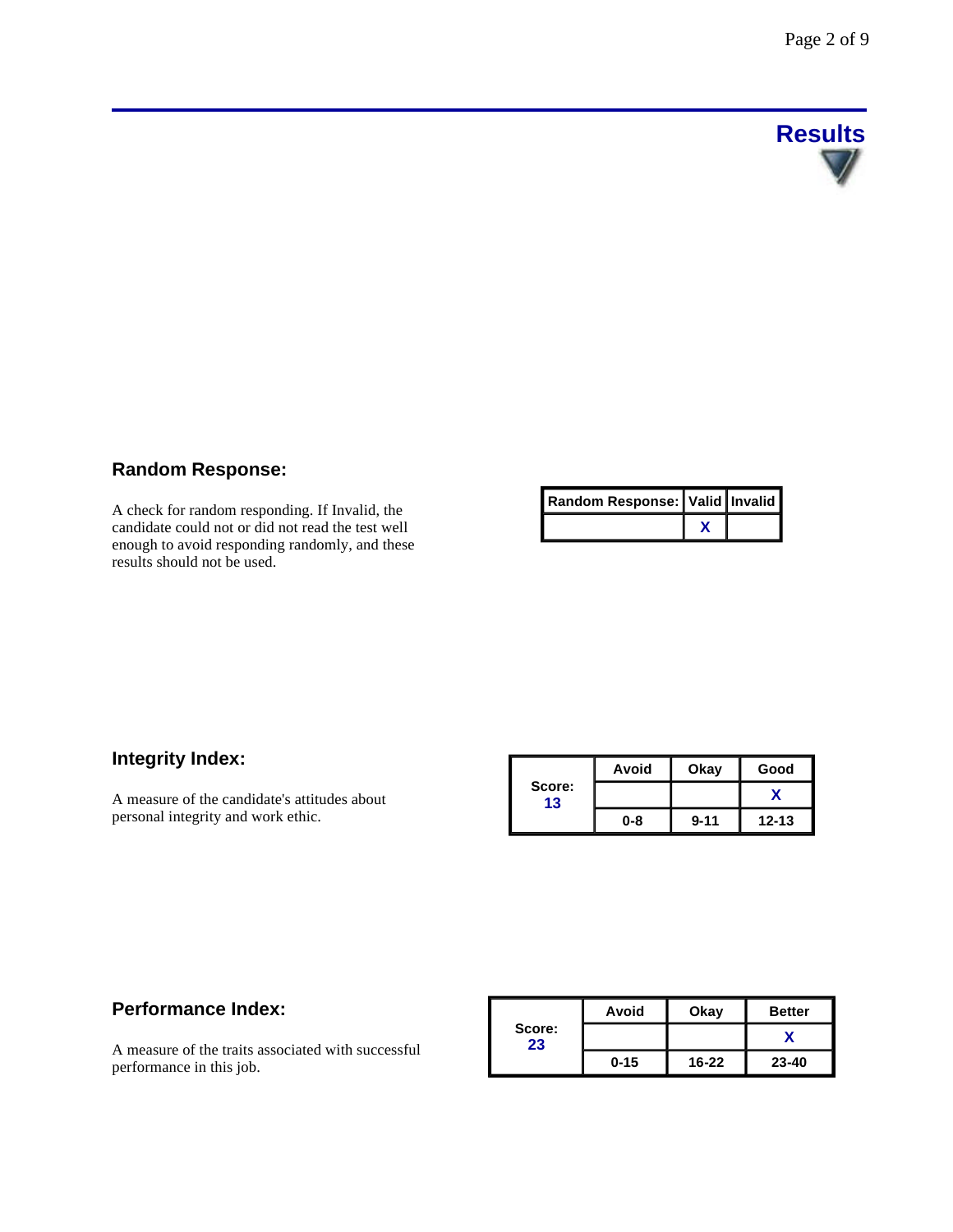

### **Performance Sub-scale Analysis:**

The table presents the candidate's scores for each subscale of the Performance Index.

Flagged areas should be probed in the interview.

| <b>Subscale</b>                                                                       | Okay | Flaq* |  |
|---------------------------------------------------------------------------------------|------|-------|--|
| Energy<br>(activity level; action orientation)                                        | х    |       |  |
| <b>Frustration Tolerance</b><br>(remain emotionally positive in spite of frustration) | x    |       |  |
| <b>Accommodation to Others</b><br>(willingness to accommodate the desires of others)  | x    |       |  |
| <b>Acceptance of Diversity</b><br>(tolerance of others different from self)           | x    |       |  |
| <b>Positive Service Attitude</b><br>(appreciation of the service role)                | x    |       |  |
| <b>Socially Outgoing</b><br>(enjoy interacting with people)                           |      | x     |  |
| *If flagged, see interview probe suggestion(s) in later section.                      |      |       |  |

### **Job Task Responses:**

| How willing are you to $\dots$                                                                                        | Would do it<br>and enjoy it | Would do it | Would do it, but<br>not like it | Would not want<br>to do it | Would not<br>do it |
|-----------------------------------------------------------------------------------------------------------------------|-----------------------------|-------------|---------------------------------|----------------------------|--------------------|
| Work weekdays?                                                                                                        | X                           |             |                                 |                            |                    |
| Work evenings or nights?                                                                                              |                             | X           |                                 |                            |                    |
| Work weekends?                                                                                                        |                             | X           |                                 |                            |                    |
| <b>Work holidays?</b>                                                                                                 |                             |             |                                 |                            | X                  |
| <b>Work overtime?</b>                                                                                                 |                             | X           |                                 |                            |                    |
| Commit to being on time, every time?                                                                                  | X                           |             |                                 |                            |                    |
| Adjust work schedule on short notice?                                                                                 |                             | X           |                                 |                            |                    |
| Work cooperatively with others?                                                                                       |                             | X           |                                 |                            |                    |
| Handle demanding people?                                                                                              |                             |             | X                               |                            |                    |
| Handle rude customers?                                                                                                |                             |             | X                               |                            |                    |
| Make change & handle money?                                                                                           | X                           |             |                                 |                            |                    |
| The table above reports the candidate's stated willingness to do tasks commonly required in jobs similar to this one. |                             |             |                                 |                            |                    |

Indications of reluctance should be probed during the interview.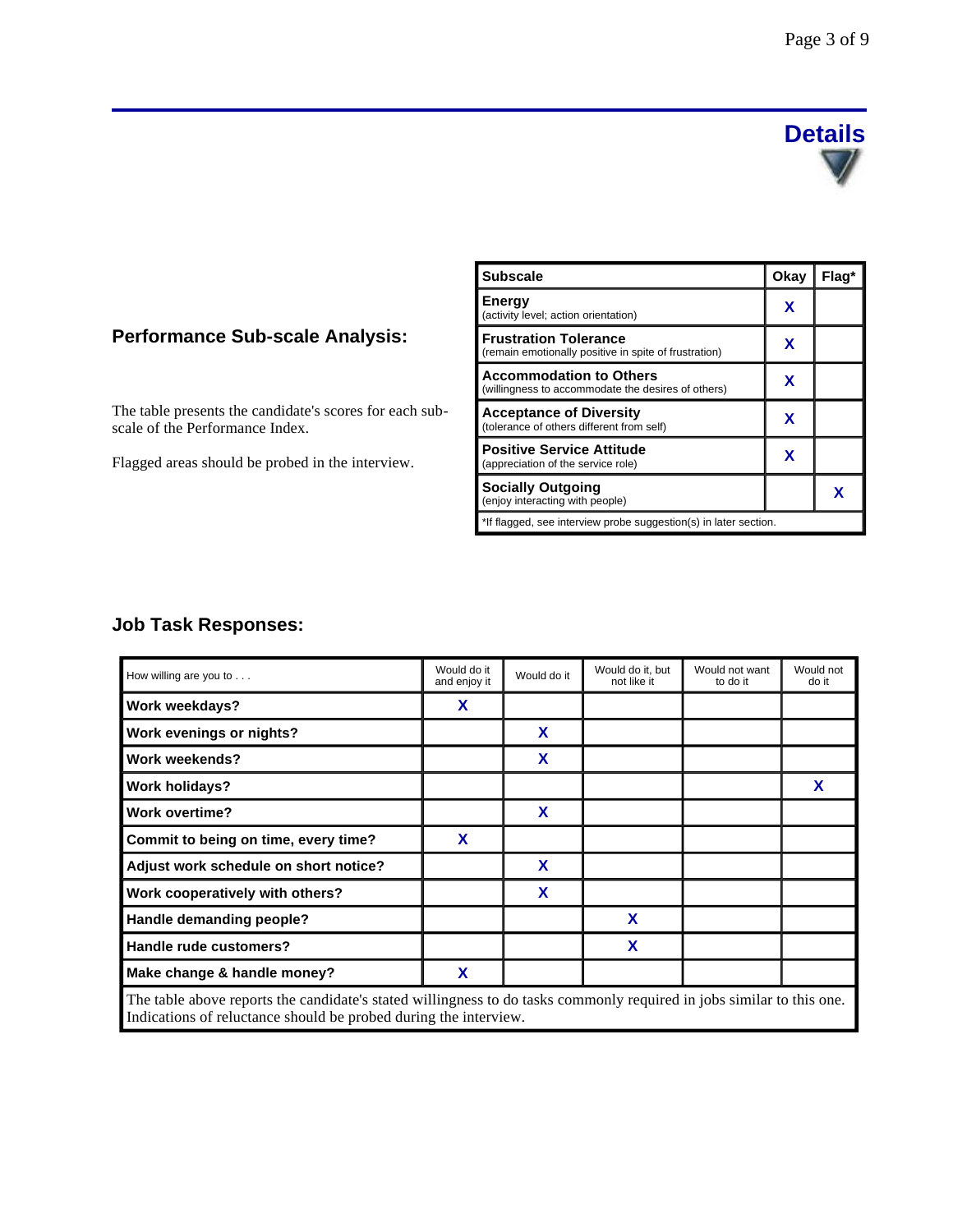

*(This candidate had no undesirable responses to any of the counterproductive questions.)*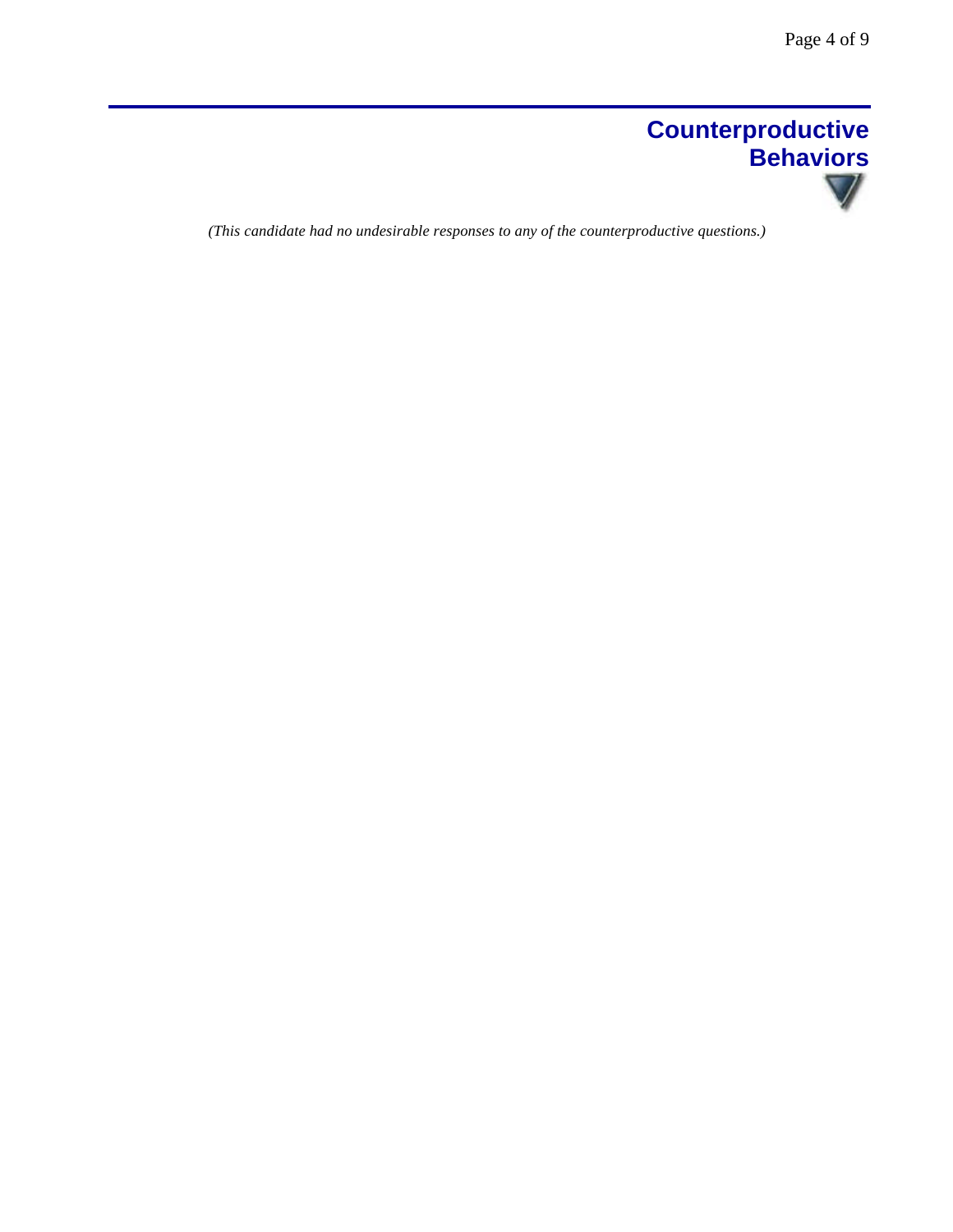# **Interview**

### **Preparation:**

- Review the application form
- Review the SELECT test results

### **STEP 1: Open the Interview**

Hello, my name is \_\_\_\_\_\_\_\_\_\_\_\_ and I'm the \_\_\_\_\_\_\_\_\_\_\_\_\_(your position). We're glad that you are interested in this position. The purpose of this interview is to learn more about you and your work experiences. I will be asking you some questions about your previous experience, how you approach certain things, etc. You will probably see me jotting down some notes -- that's to help me remember better what you said after the interview is over. There are no correct or incorrect answers, what we want is to learn more about you. At the end, I'll leave some time to answer any questions you might have. If you are ready, we can begin.

### **STEP 2: Review the Application and Investigate Potential Problem Areas**

| Employment gaps?                      |
|---------------------------------------|
| Extremely high or low earnings?       |
| Earnings show progress?               |
| Can complete all essential functions? |
|                                       |

### *Example Questions:*

I see that you were unemployed from \_\_\_\_\_to \_\_\_\_\_. Please tell me about this period of unemployment.

I see that you left your previous employer for personal reasons. Would you explain further?

I noticed that you have changed jobs frequently in the recent past. Why?

### **STEP 3: Review SELECT Flags and Begin In-depth Questions**

While asking the following interview questions, be sure to listen and probe in the following areas highlighted by SELECT:

• Low Social Comfort

**1.** Have you worked in the hospitality industry? Where? What did you do? What did you like (dislike) about this (these) job(s)? *(Listen for relevant work experience and likes or dislikes that may or may not fit this job.)*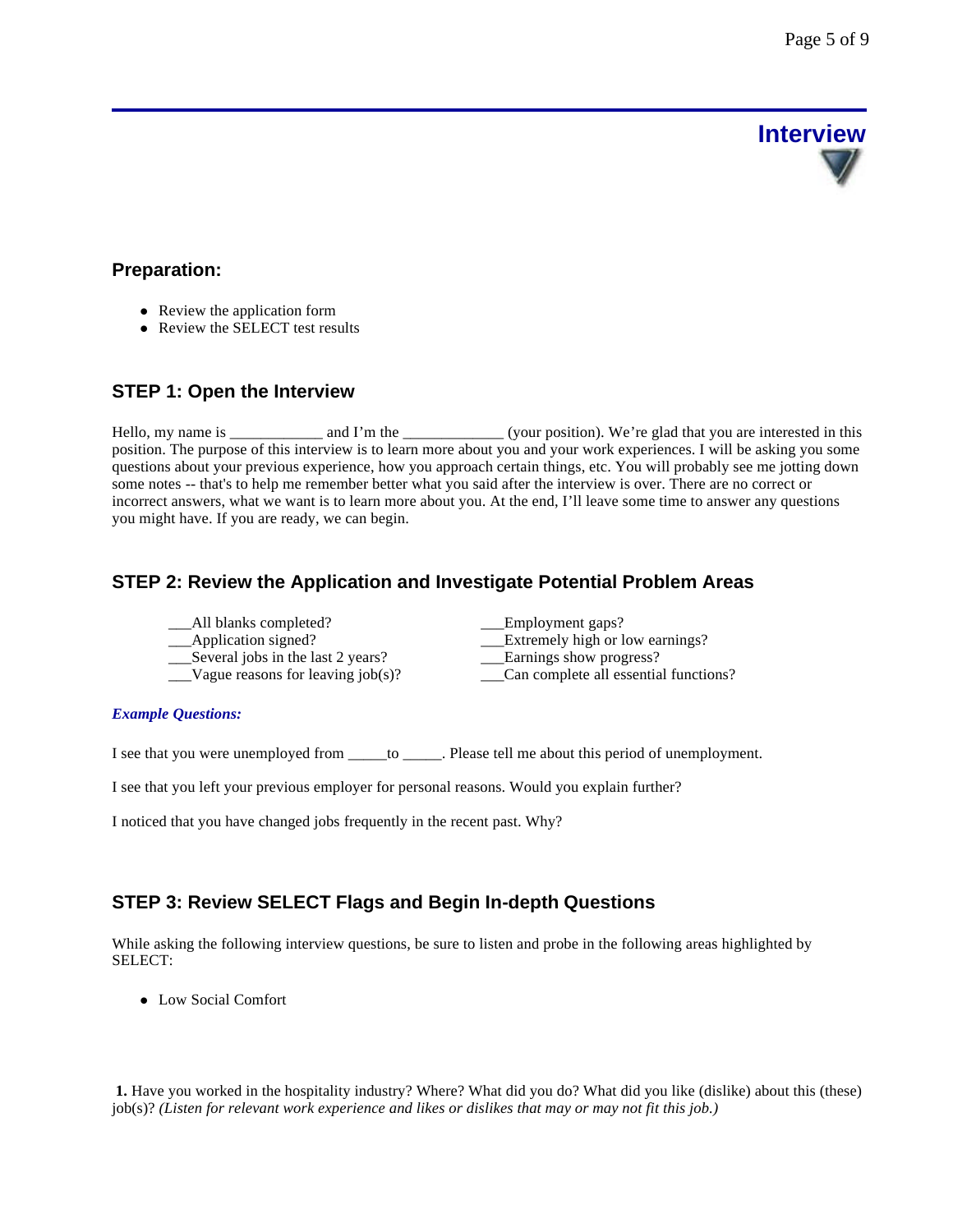**2.** Tell me about your responsibilities in your previous (or current) non-hospitality job? Which did you like most and why? Also, which did you like the least? Why? *(Listen for relevant work experience and likes and dislikes that may or may not fit this job.)*

**3.** Why are you considering leaving or why did you leave your current/last job? *(Listen for reliability, job fit.)*

**4.** How would you describe yourself as an employee? What are your strengths? Weaknesses? *(Listen for strong interpersonal skills, work ethic and a willingness to build customer relationships.)* 

**5.** What type of people do you like best? And least? Why? *(Listen for openness and a lack of prejudice.)* 

**6.** What do you think excellent customer service would be in our business? *(Listen for service knowledge, values.)* 

**7.** Tell me about a time when someone failed to provide good service to you. Give me examples of what the person did poorly. How could he/she have improved? *(Listen for service knowledge and values.)*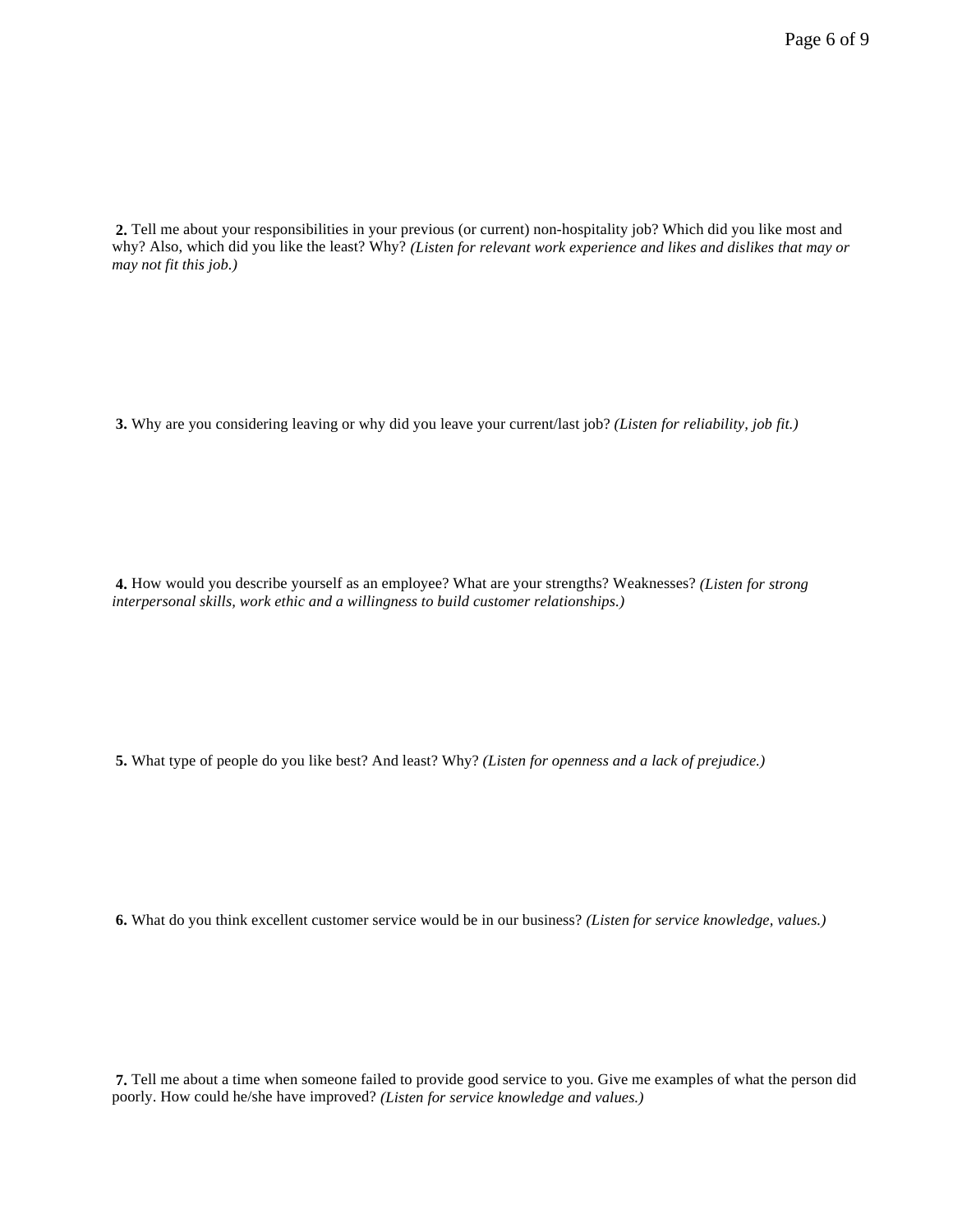**8.** What do you think is most important in building long term, repeat customer business? *(Listen for work ethic, service values, willingness to serve.)* 

**9.** Sooner or later, we all have to work with a customer who is unreasonable. What types of behavior would you find most frustrating? How would you respond under such a circumstance? *(Listen for openness, tact and ability to handle difficult people.)* 

**10.** From your understanding of the job, what aspects of the job will you like the most? What are some things you might dislike? *(Listen for job knowledge and job fit responses.)*

*If you are still concerned about the Performance Flag areas, here are some additional questions to ask:*

*Low Social Comfort:* In your previous jobs, were you required to work with the general public? Have you had any other experience in being social with strangers or casual acquaintances? What do you like and dislike about these situations? (Listen for an interest in and an ability to interact with people in casual encounters.)

### **STEP 4: Conclude the Interview**

Those are all the questions that I have for you. I appreciate the time that you have given to me. Is there anything that you would like to ask me?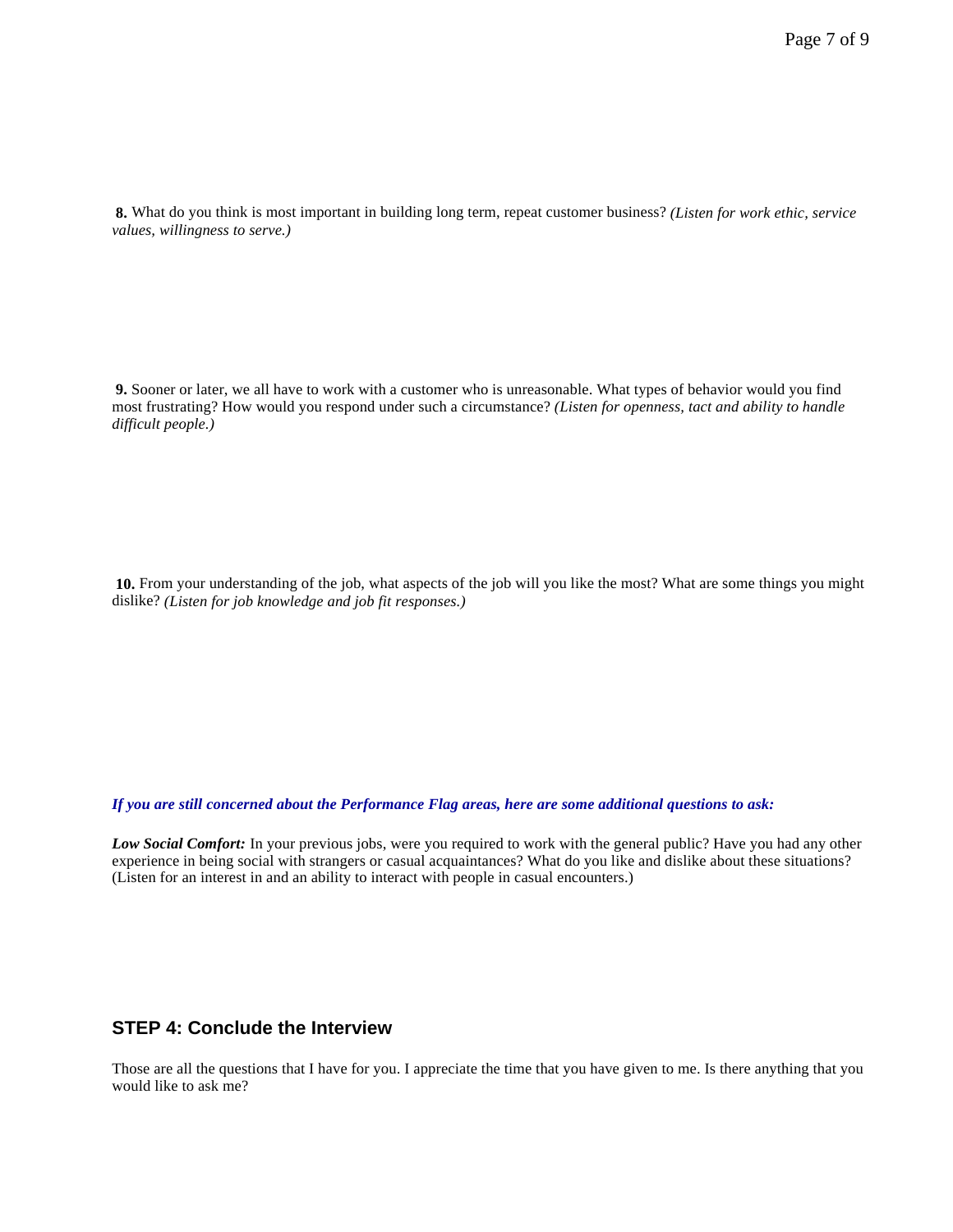### **STEP 5: Make the Hiring Decision**

- Resist the temptation to hire someone just because you need to fill the job. You are likely to pay for a hiring mistake both in money and time.
- Focus on how well the candidate fits the demands of the job, not how much you like the candidate's personality or how much you have in common with the candidate.
- The selection process is designed as an aid to the well-reasoned judgment of a hiring manager, not a replacement for this judgment. In the end, every hiring decision is a judgment call. Use the tools provided in this process to inform your decision, not make it for you.